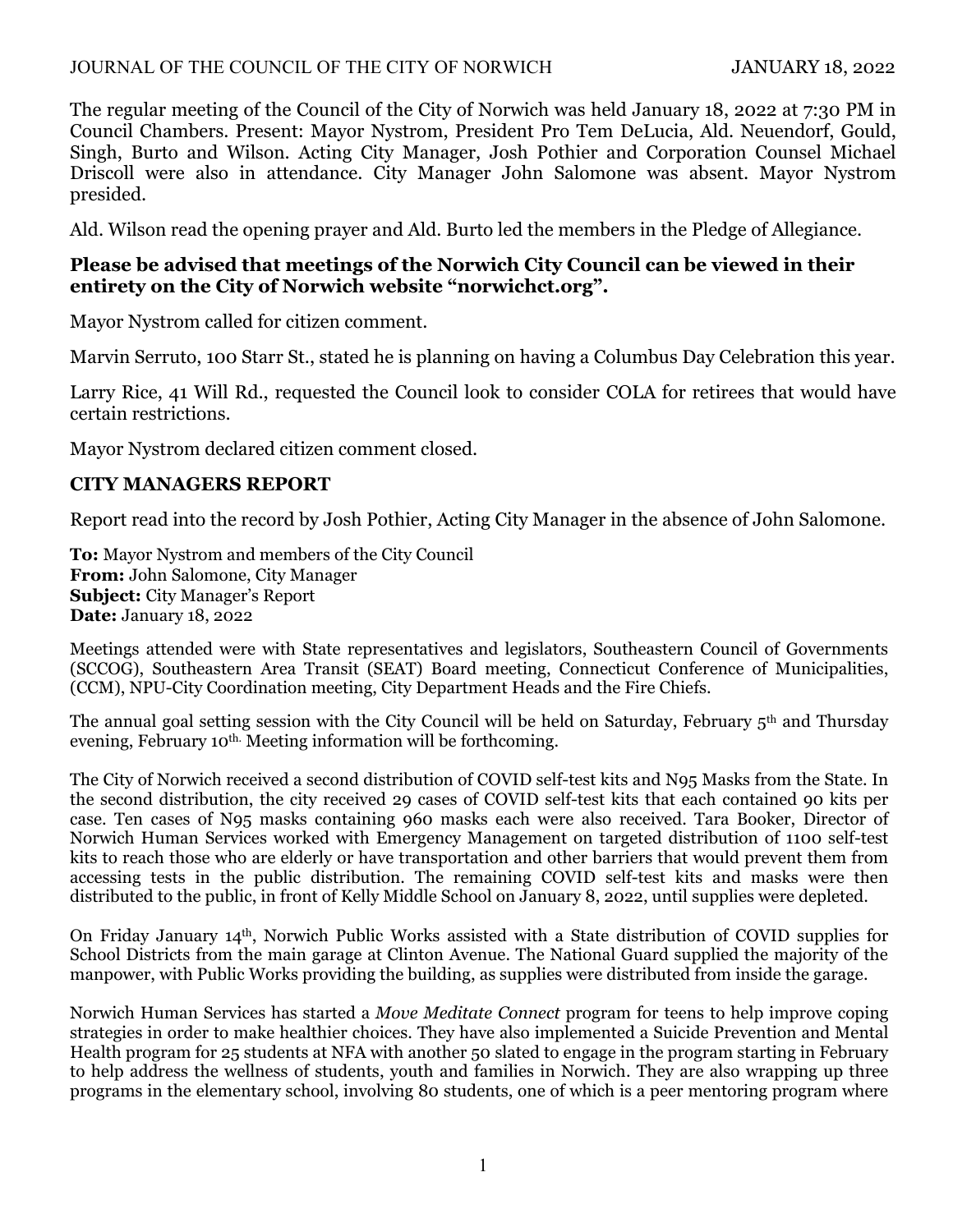#### JOURNAL OF THE COUNCIL OF THE CITY OF NORWICH JANUARY 18, 2022

students are paired with NFA students, and two of which are focused on helping kids learn how to manage their feelings and respond appropriately to them, rather than acting out. All of these groups will run again starting in February with new groups of students.

The Tax office is open for in person payments and has been steady for the January tax installment. The City of Norwich continues to encourage taxpayers to pay their taxes remotely if possible. The City's Lock Box tax payments as of Friday, January 14<sup>th</sup> were 651 payments totaling \$1,098,737.22 and payments at Norwich People's Bank branches were 244 payments totaling \$373,748.44.

I have attached the City Departments, and Otis Library reports for quarter ending December 31, 2021.

# Departmental Quarterly Reports

Mayor Nystrom called for citizen comment on resolutions.

There were no speakers.

Mayor Nystrom declared citizen comment closed.

Upon a motion of Ald. Wilson, seconded by Ald. Singh, on a roll call vote it was unanimously voted to adopt the following resolution introduced by City Manager Salomone.

**WHEREAS,** the City Manager John L. Salomone has recommended the following reappointments to the Public Parking Commission;

Reappointed as a **regular members** of the Public Parking Commission for a term to expire on 12/31/23 or until successors are appointed:

> H. Tucker Braddock (D) Jeffrey Lord (R) Sean Ryan (D)

**NOW, THEREFORE, BE IT RESOLVED,** that the Council of the City of Norwich hereby approves the re-appointments of the above named to the Public Parking Commission.

Upon a motion of Ald. Singh, seconded by Ald. Gould, on a roll call vote it was unanimously voted to adopt the following resolution introduced by City Manager Salomone.

**WHEREAS,** the City Manager John L. Salomone has reappointed with Councils approval as **regular members** to the Harbor Management Commission for a term to expire on 12/5/23 or until a successor is appointed;

> Mark Sicuso (D) Michael Gualtieri (R) H. Tucker Braddock (D)

**NOW, THEREFORE, BE IT RESOLVED** that the Council of the City of Norwich hereby acknowledges the reappointments of the above named to the Harbor Management Commission.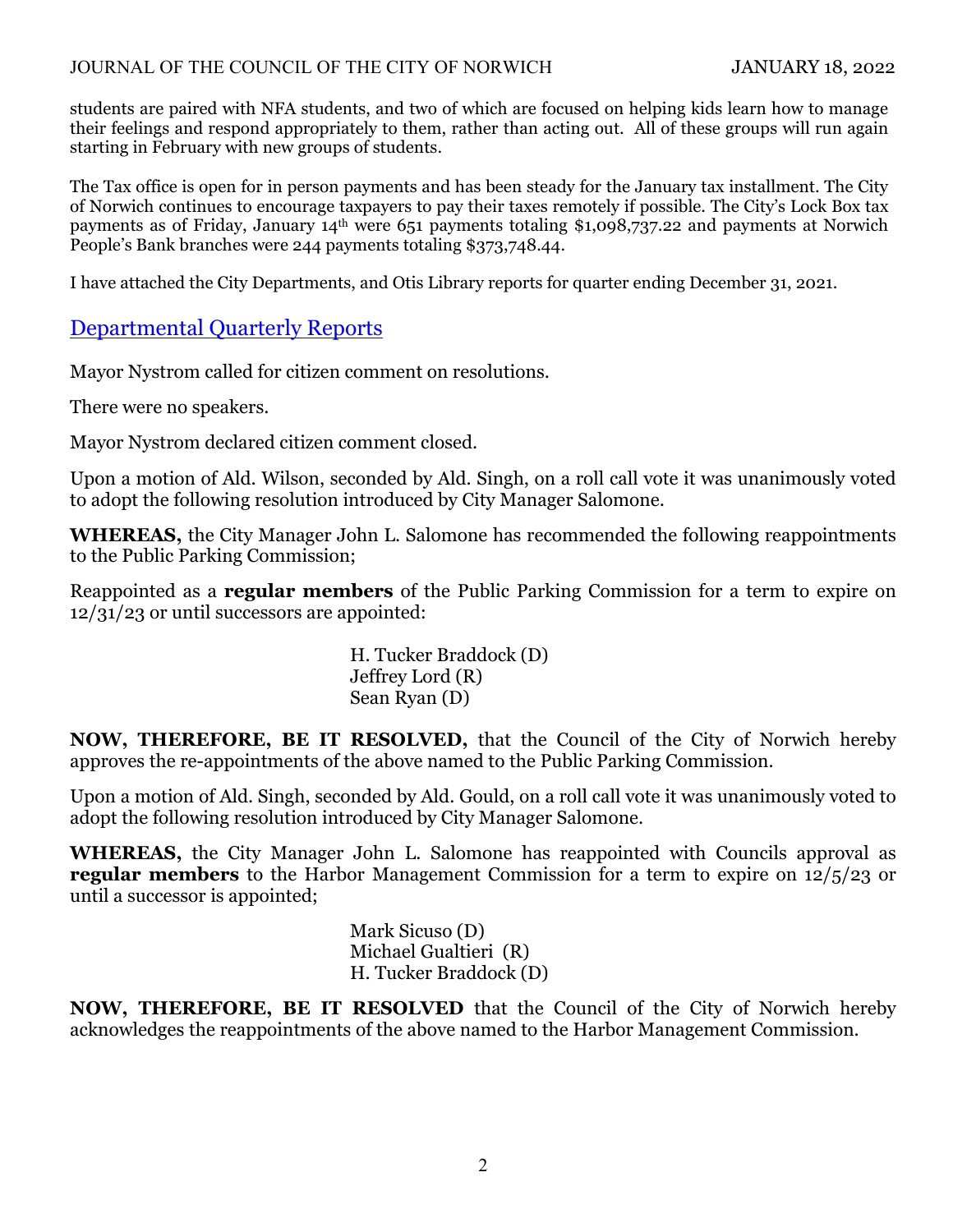#### JOURNAL OF THE COUNCIL OF THE CITY OF NORWICH JANUARY 18, 2022

Upon a motion of Ald. Burto, seconded by Ald. Gould, on a roll call vote it was unanimously voted to adopt the following resolution introduced by Mayor Nystrom, President Pro Tem DeLucia and Alderwoman Gould.

**WHEREAS,** Connecticut General Statute § 8-23 requires the adoption of a Plan of Conservation and Development for a municipality at least once every ten (10) years; and

**WHEREAS**, a committee known as the Plan of Conservation and Development (POCD) Committee was formed to assist in the preparation of the current POCD; and

**WHEREAS**, recommendations with respect to the makeup of such a committee are provided at Connecticut General Statute § 8-23(c).

**NOW THEREFORE, BE IT RESOLVED BY THE COUNCIL OF THE CITY OF NORWICH,** that the Plan of Conservation and Development POCD Committee be reconvened with the appointment of new members to assist in the preparation of the updated ten (10) year POCD; and

**BE IT FURTHER RESOLVED BY THE COUNCIL OF THE CITY OF NORWICH,** that said POCD Committee shall consist of the following:

Mayor, City Manager, Director of Planning & Neighborhood Services, Assistant City Planner, Director of Public Works, Director of Community Development, President of the Norwich Community Development Corporation, General Manager of Norwich Public Utilities, Superintendent of Schools, Chief of Police, Director of Emergency Management, members of the Commission on the City Plan; two (2) volunteers from the public; and a representative or representatives selected by the following boards, commissions or related Norwich agencies per the following schedule:

> Redevelopment Agency (1) Recreation Advisory Board (1) Harbor Management Commission (1) Historic District Commission (1) Historical Society (1) Norwich Housing Authority (1) Inland Wetlands and Watercourses Conservation Commission (1) Board of Education (1) Health Equity Committee (2) (When formed) Uncas Health District (1) Chamber of Commerce (1)

Upon a motion of Ald. Wilson, seconded by Ald. Burto, it was unanimously voted to waive the full reading of the text and send a referral to Commission on the City Plan and set a public hearing on February 7, 2022 at 7:30 pm for the second reading and action for the following ordinance introduced by Mayor Nystrom, President Pro Tem DeLucia and Ald. Gould.

#### **AN ORDINANCE PROPOSING TO AMEND ORDINANCE SECTION 7-91 TO EXPAND TRACT ONE OF THE ENTERPRISE ZONE DESCRIBED THEREIN BY ADDING A PARCEL OF APPROXIMATELY .43 ACRES TO IT**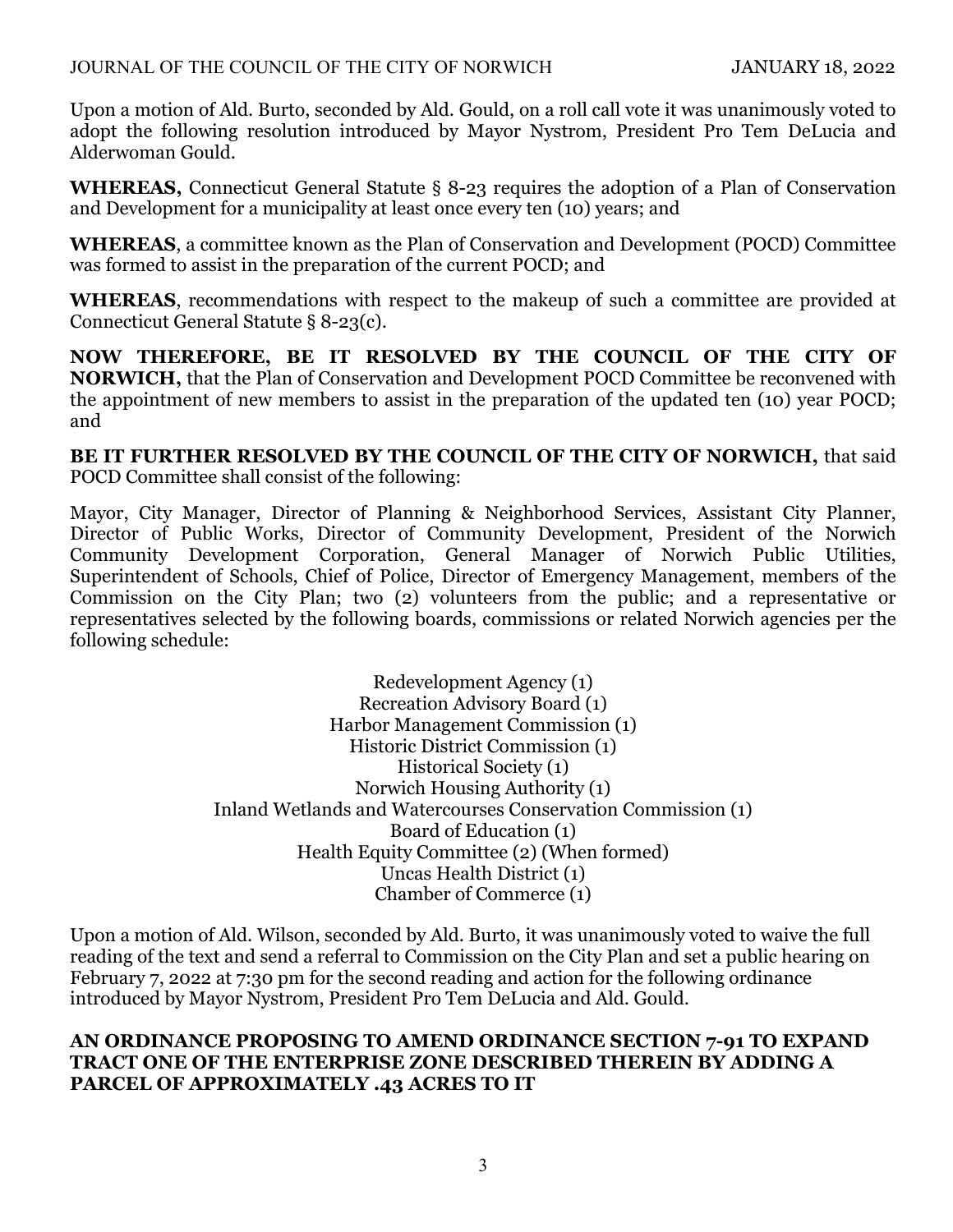**WHEREAS**, Ordinance No 1003, titled "An Ordinance Creating an "Enterprise Zone" and "Fixing Assessments on Properties Contained Within Such Zone" was adopted by the Council on October 4, 1982 pursuant to the Connecticut General Statute § 32-70 and is codified as Section 7-91 of the Norwich Code of Ordinances; and

**WHEREAS**, Ordinance No 1003 divided the Enterprise Zone it established into three (3) sections or tract for purposes of description; and

**WHEREAS**, Tract One is described in Ordinance No 1003 as:

"TRACT ONE – A long narrow strip of land that is bounded on the north by the Laurel Hill Bridge; on the south by the southerly line of the currently-zone I-1 district (which is also the southerly property line of the King Seeley Thermos); on the west by the Thames River; and on the east by the real property lines of lots located on the easterly side of Laurel Hill Avenue; and

**WHEREAS**, certain properties located to the east and west of Thermos Avenue are included in Tract One but a property located at 23 Thermos Avenue, which was designated as lots 49, 55, and 56 on a map prepared for the Norwich Industrial Improvement Corporation recorded in the Book of Maps volume 2, page 36 of the Norwich Land Records and now identified as Map 1, Block 1, Lot 1 on the Assessor's record, is not; said parcel being located on the east side of Thermos Avenue and now under common ownership with certain continuous parcels located in Tract One which are north and east of it; and

**WHEREAS**, the Council finds it will promote development in the Enterprise Zone and be in the best interest of the City of Norwich to seek to add to Tract One of this Enterprise Zone the property located at 23 Thermos Avenue which is more particularly described as follows:

A certain tract or parcel of land situated in the Town of Norwich, County of New London, State of Connecticut, depicted as Lot 1 of Assessor's Map 125, Block 1 and being more particularly described as follows:

Beginning at a point on the northerly line of the southerly portion of Thermos Avenue, said point lying S 86º 18' 36" W a distance of 90.68 feet from the southwesterly corner of land now or formerly of Hector J. & Lydia P. Ricafranca and running thence S 86º 18' 36" W a distance of 136.67 feet to a point of non-tangent curve to the right having a radius of 12.68 feet; thence northwesterly along the arc of said curve a distance of 21.86 feet, the chord bearing of said curve being N 44' 58' 32" W a chord distance of 19.25 feet; thence N 0º 30' 46" E a distance of 98.27 feet to a point, these first three courses running by and along the northerly and easterly line of Thermos Avenue; thence S 86º  $26'$  24" E a distance of 105.23 feet to a point; thence N  $3<sup>o</sup>$  33' 36" E a distance of 49.85 feet to a point; thence S  $86^{\circ}$  26' 24" E a distance of 50.00 feet to a point; thence S  $3^{\circ}$ 33' 36" W a distance of 143.48 feet to the point of beginning on Thermos Avenue, these last four courses bounded northerly, westerly, northerly and easterly by land now or formerly of Riverheights Development, Inc.

Containing  $18,180 \pm SF$  or 0.417 acre.

Being depicted on the plan entitled "Condominium Development TheVillas at Riverheights, Thermos Avenue, Norwich, Connecticut. Scale: 1"=30', December 20, 2007" and filed as Map CC#48 in the Norwich Land Records.